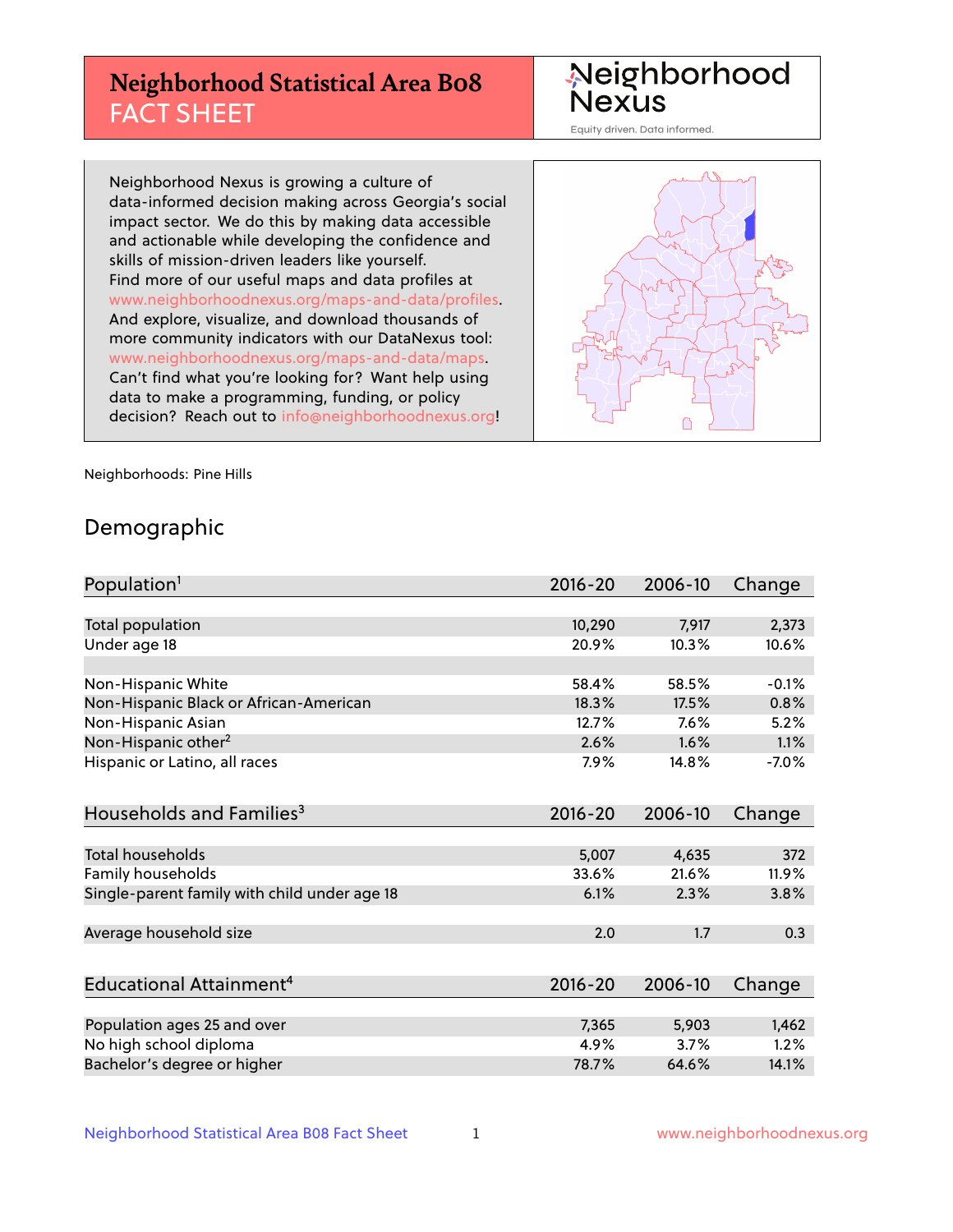## Change Measures, continued...

| Employment <sup>5</sup>                                 | 2016-20     | 2006-10  | Change   |
|---------------------------------------------------------|-------------|----------|----------|
| Total workers residing in Neighborhood Statistical Area | 4,090       | 2,157    | 1,933    |
| Workers with earnings \$1250/month or less              | 10.6%       | 14.8%    | $-4.2%$  |
| Workers with earnings \$1251/month to \$3333/month      | 17.8%       | 29.9%    | $-12.1%$ |
| Workers with earnings greater than \$3333/month         | 71.5%       | 55.3%    | 16.3%    |
|                                                         |             |          |          |
| Total jobs located in Neighborhood Statistical Area     | 980         | 1,212    | $-232$   |
| Jobs with earnings \$1250/month or less                 | 21.0%       | 33.6%    | $-12.6%$ |
| Jobs with earnings \$1251/month to \$3333/month         | 30.9%       | 42.8%    | $-11.9%$ |
| Jobs with earnings greater than \$3333/month            | 48.1%       | 23.6%    | 24.5%    |
|                                                         |             |          |          |
| Jobs/workers ratio                                      | 0.2         | 0.6      | $-0.3$   |
|                                                         |             |          |          |
| Income and Poverty <sup>6</sup>                         | 2016-20     | 2006-10  | Change   |
|                                                         |             |          |          |
| Median household income                                 | \$80,137    | \$63,790 | \$16,347 |
|                                                         |             |          |          |
| Population for whom poverty status is determined        | 10,290      | 7,885    | 2,405    |
| Population below poverty                                | 13.0%       | 9.1%     | 3.8%     |
|                                                         |             |          |          |
| Housing <sup>7</sup>                                    | $2016 - 20$ | 2006-10  | Change   |
|                                                         |             |          |          |
| Total housing units                                     | 5,559       | 5,385    | 174      |
| Occupied housing units                                  | 90.1%       | 86.1%    | 4.0%     |
| Vacant housing units                                    | 9.9%        | 13.9%    | $-4.0%$  |
|                                                         |             |          |          |
| Occupied housing units                                  | 5,007       | 4,635    | 372      |
| Owner occupied housing units                            | 48.0%       | 46.2%    | 1.9%     |
| Renter occupied housing units                           | 52.0%       | 53.8%    | $-1.9%$  |
|                                                         |             |          |          |
| Access to a Vehicle <sup>8</sup>                        | $2016 - 20$ | 2006-10  | Change   |
|                                                         |             |          |          |
| Occupied housing units                                  | 5,007       | 4,635    | 372      |
| No vehicle available                                    | 9.8%        | 7.0%     | 2.8%     |
|                                                         |             |          |          |
| Crime Rates, per 10,000 Population <sup>9</sup>         | 2017-21     | 2012-16  | Change   |
|                                                         |             |          |          |
| All Part I crimes                                       | 118.4       | 163.3    | $-44.9$  |
| Violent crime                                           | 12.2        | 18.7     | $-6.5$   |
| Murder                                                  | 0.0         | 0.0      | 0.0      |
| Robbery                                                 | 4.3         | 12.3     | $-8.1$   |
| Aggravated assault                                      | 8.0         | 6.4      | 1.6      |
| Property crime                                          | 106.1       | 144.6    | $-38.4$  |
| <b>Burglary</b>                                         | 18.1        | 43.7     | $-25.6$  |
| Larceny                                                 | 72.3        | 80.2     | $-7.9$   |
| Vehicle theft                                           | 15.7        | 20.7     | $-5.0$   |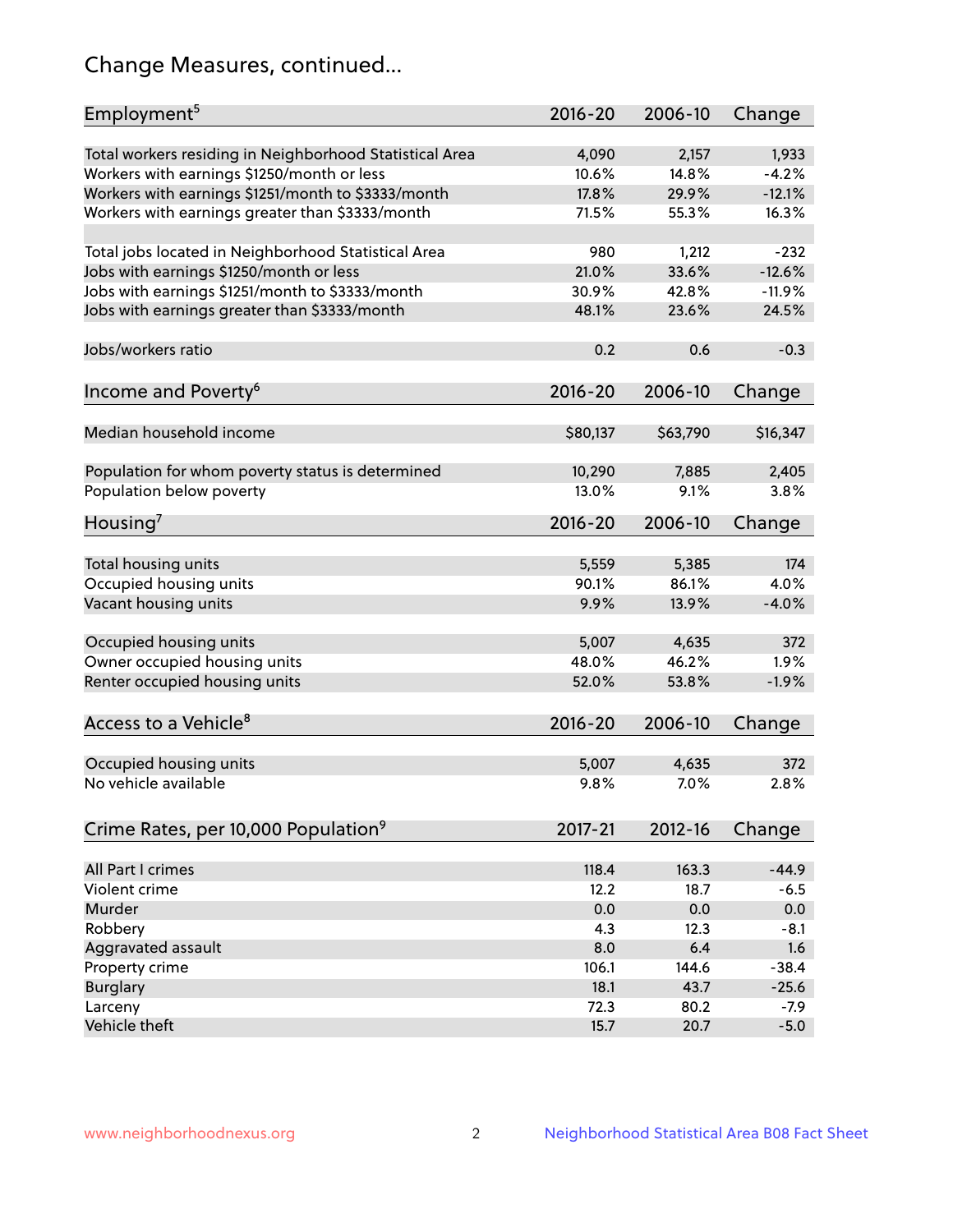## Current Data: Demographic

| Sex and Age, 2016-20 <sup>10</sup>                    | <b>Estimate</b> | Margin of Error |
|-------------------------------------------------------|-----------------|-----------------|
| Total population                                      | 10,290          | $\pm 2,122$     |
| Male                                                  | 41.3%           | ±11.1%          |
| Female                                                | 58.7%           | ±11.1%          |
| Under 5 years                                         | 1.9%            | $\pm 1.0\%$     |
| 5 to 9 years                                          | 11.5%           | $\pm$ 9.0%      |
| 10 to 14 years                                        | 5.3%            | $\pm$ 3.1%      |
| 15 to 19 years                                        | 2.8%            | $\pm 1.6\%$     |
| 20 to 24 years                                        | 6.8%            | $\pm$ 3.5%      |
| 25 to 34 years                                        | 29.1%           | $\pm$ 8.2%      |
| 35 to 44 years                                        | 17.4%           | $\pm$ 5.5%      |
| 45 to 54 years                                        | 6.2%            | ±2.0%           |
| 55 to 59 years                                        | 5.0%            | ±1.9%           |
| 60 to 64 years                                        | 3.3%            | $\pm 1.3\%$     |
| 65 to 74 years                                        | 4.3%            | $\pm 1.2\%$     |
| 75 to 84 years                                        | 4.3%            | $\pm1.8\%$      |
| 85 years and over                                     | 2.1%            | ±1.4%           |
| Median age (years)                                    | 32.2            | $\pm$ 0.5       |
| Race and Ethnicity, 2016-20 <sup>11</sup>             | <b>Estimate</b> | Margin of Error |
| <b>Total population</b>                               | 10,290          | $\pm 2,122$     |
| Hispanic or Latino (of any race)                      | 7.9%            | $\pm$ 4.0%      |
| Not Hispanic or Latino                                | 92.1%           | ±7.3%           |
| White alone                                           | 58.4%           | ±15.4%          |
| Black or African American alone                       | 18.3%           | $\pm 3.8\%$     |
| American Indian and Alaska Native alone               | 0.1%            | $\pm$ 0.3%      |
| Asian alone                                           | 12.7%           | $\pm$ 4.4%      |
| Native Hawaiian and other Pacific Islander alone      | 0.0%            | $\pm$ 0.3%      |
| Some other race alone                                 | 0.0%            | $\pm$ 0.3%      |
| Two or more races                                     | 2.5%            | $\pm 1.1\%$     |
| U.S. Citizenship Status, 2016-20 <sup>12</sup>        | <b>Estimate</b> | Margin of Error |
| Foreign-born population                               | 1,569           | $\pm 439$       |
| Naturalized U.S. citizen                              | 43.4%           | ±11.8%          |
| Not a U.S. citizen                                    | 56.6%           | $\pm$ 18.4%     |
| Citizen, Voting Age Population, 2016-20 <sup>13</sup> | <b>Estimate</b> | Margin of Error |
| Citizen, 18 and over population                       | 7,288           | $\pm$ 978       |
| Male                                                  | 46.8%           | $\pm$ 7.1%      |
| Female                                                | 53.2%           | $\pm$ 6.2%      |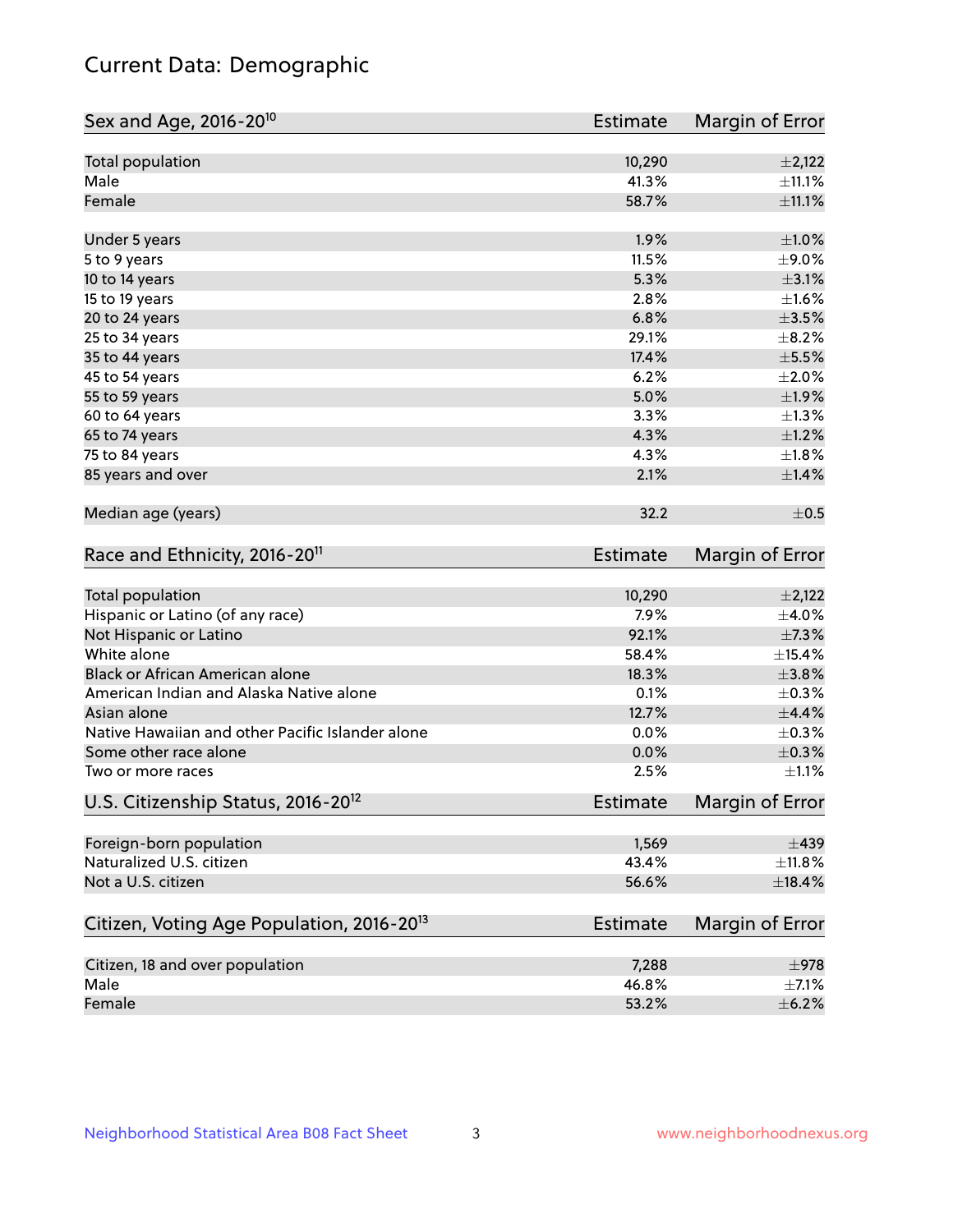## Current Data: Economic

| Income, 2016-20 <sup>14</sup>                                     | Estimate  | Margin of Error |
|-------------------------------------------------------------------|-----------|-----------------|
|                                                                   |           |                 |
| All households                                                    | 5,007     | $\pm 608$       |
| Less than \$10,000                                                | 5.7%      | $\pm 2.9\%$     |
| \$10,000 to \$14,999                                              | 2.9%      | $\pm 2.2\%$     |
| \$15,000 to \$24,999                                              | 4.4%      | $\pm 2.3\%$     |
| \$25,000 to \$34,999                                              | 1.9%      | $\pm 1.7\%$     |
| \$35,000 to \$49,999                                              | 7.5%      | $\pm 3.5\%$     |
| \$50,000 to \$74,999                                              | 23.9%     | $\pm$ 5.3%      |
| \$75,000 to \$99,999                                              | 18.0%     | $\pm$ 8.4%      |
| \$100,000 to \$149,999                                            | 18.4%     | $\pm 4.5\%$     |
| \$150,000 to \$199,999                                            | 5.9%      | $\pm 2.8\%$     |
| \$200,000 or more                                                 | 11.4%     | $\pm$ 7.6%      |
| Median household income (dollars)                                 | \$80,137  | $\pm$ 3,900     |
| Mean household income (dollars)                                   | \$120,348 | ±48,171         |
| Households with earnings                                          | 87.3%     | ±6.3%           |
| Mean earnings (dollars)                                           | \$107,220 | ±27,351         |
| Households with Social Security                                   | 17.0%     | $\pm$ 3.9%      |
| Mean Social Security income (dollars)                             | \$23,379  | $\pm$ 5,414     |
| Households with retirement income                                 | 7.7%      | ±3.4%           |
| Mean retirement income (dollars)                                  | \$20,076  | ±10,327         |
| Households with Supplemental Security Income                      | 2.1%      | ±2.4%           |
| Mean Supplemental Security Income (dollars)                       | \$2,661   | $\pm 2,184$     |
| Households with cash public assistance income                     | 0.0%      | $\pm$ 0.6%      |
| Mean cash public assistance income (dollars)                      | \$0       | $\pm 0$         |
| Households with Food Stamp/SNAP benefits in the past 12<br>months | 2.2%      | $\pm 2.0\%$     |
|                                                                   |           |                 |
| Family households                                                 | 1,681     | ±424            |
| Less than \$10,000                                                | 4.8%      | $\pm$ 4.8%      |
| \$10,000 to \$14,999                                              | 2.3%      | $\pm 2.9\%$     |
| \$15,000 to \$24,999                                              | 0.7%      | $\pm 2.8\%$     |
| \$25,000 to \$34,999                                              | 1.3%      | $\pm$ 3.2%      |
| \$35,000 to \$49,999                                              | 11.5%     | $\pm$ 7.8%      |
| \$50,000 to \$74,999                                              | 14.2%     | $\pm$ 9.6%      |
| \$75,000 to \$99,999                                              | 12.6%     | $\pm$ 5.5%      |
| \$100,000 to \$149,999                                            | 23.0%     | ±7.8%           |
| \$150,000 to \$199,999                                            | 7.5%      | $\pm$ 4.1%      |
| \$200,000 or more                                                 | 22.1%     | $\pm 20.1\%$    |
| Median family income (dollars)                                    | \$105,046 | $\pm$ 9,376     |
| Mean family income (dollars)                                      | \$194,575 | ±136,466        |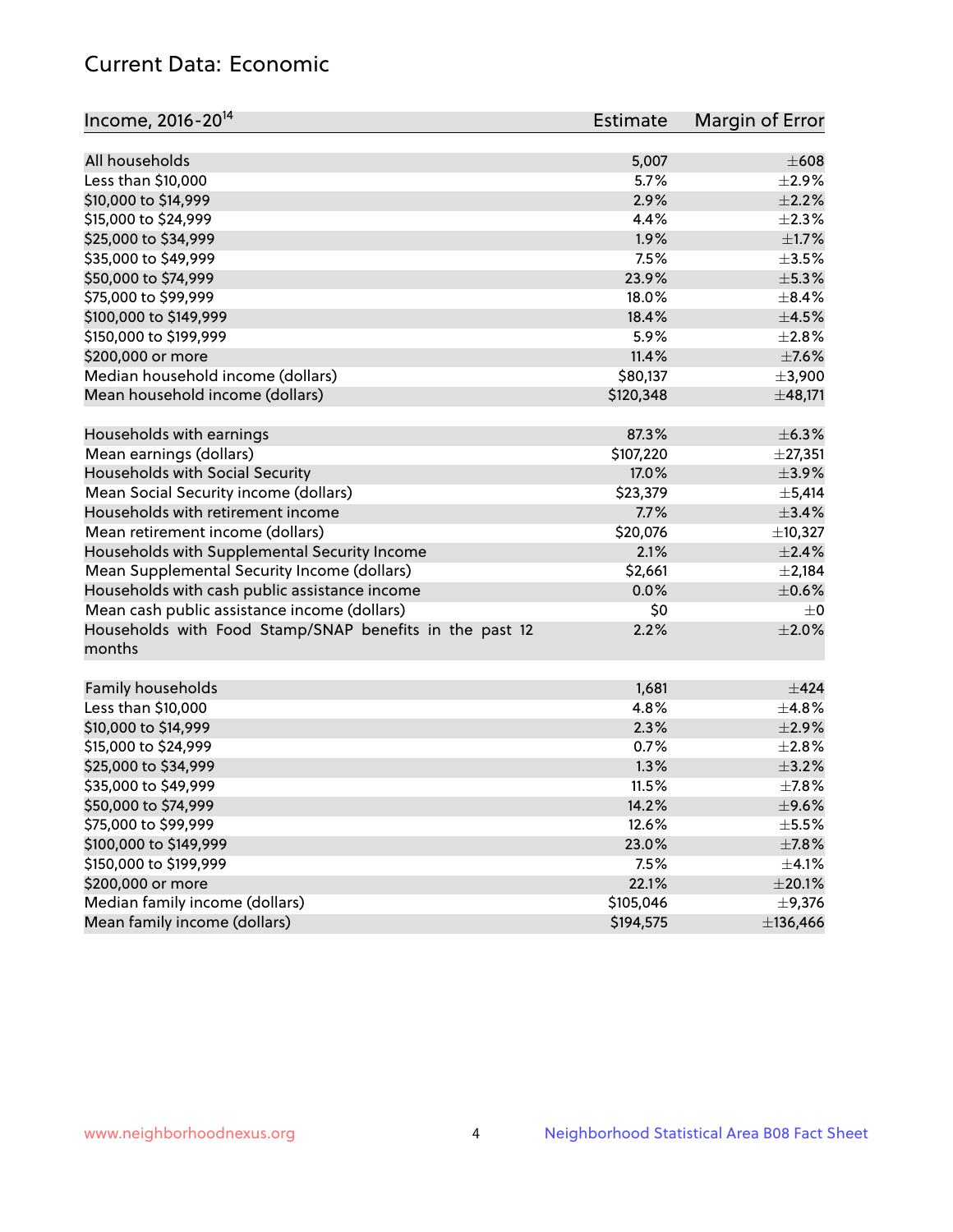## Current Data: Economic, continued...

| Income, 2016-20, continued <sup>15</sup>                                                   | <b>Estimate</b> | <b>Margin of Error</b> |
|--------------------------------------------------------------------------------------------|-----------------|------------------------|
|                                                                                            |                 |                        |
| Nonfamily households                                                                       | 3,327           | $\pm$ 506              |
| Median nonfamily income (dollars)                                                          | \$72,291        | ±4,313                 |
| Mean nonfamily income (dollars)                                                            | \$82,528        | ±11,012                |
| Median earnings for workers (dollars)                                                      | \$59,593        | ±2,688                 |
| Median earnings for male full-time, year-round workers<br>(dollars)                        | \$80,265        | ±6,297                 |
| Median earnings for female full-time, year-round workers<br>(dollars)                      | \$67,222        | $\pm$ 2,490            |
| Per capita income (dollars)                                                                | \$60,970        | ±22,790                |
| Families Below Poverty Level, 2016-20 <sup>16</sup>                                        | Estimate        | <b>Margin of Error</b> |
|                                                                                            |                 |                        |
| <b>All Families</b>                                                                        | 1,681           | $\pm$ 424              |
| Percent below poverty                                                                      | 7.8%            | $\pm$ 5.4%             |
| Families with related children under 18 years                                              | 874             | $\pm$ 413              |
| Percent below poverty                                                                      | 11.0%           | ±9.8%                  |
| Families with related children under 5 years only                                          | 141             | $\pm$ 121              |
| Percent below poverty                                                                      | 0.0%            | ±37.1%                 |
| Married couple families                                                                    | 1,225           | $\pm$ 397              |
| Percent below poverty                                                                      | 8.5%            | ±6.9%                  |
| Married couple families with related children under 18 years                               | 566             | $\pm$ 354              |
| Percent below poverty                                                                      | 12.4%           | ±12.5%                 |
| Married couple families with related children under 5 years                                | 100             | $\pm$ 84               |
| Percent below poverty                                                                      | $0.0\%$         | ±30.2%                 |
|                                                                                            |                 |                        |
| Families with female householder, no spouse present                                        | 345             | $\pm$ 194              |
| Percent below poverty                                                                      | 7.7%            | ±10.9%                 |
| Families with female householder, no spouse present with                                   | 198             | $\pm$ 180              |
| related children under 18 years                                                            |                 |                        |
| Percent below poverty                                                                      | 13.4%           | ±16.4%                 |
| Families with female householder, no spouse present with<br>related children under 5 years | 0               | $\pm$ 43               |
| Percent below poverty                                                                      | $\ddagger$      | $\ddagger$             |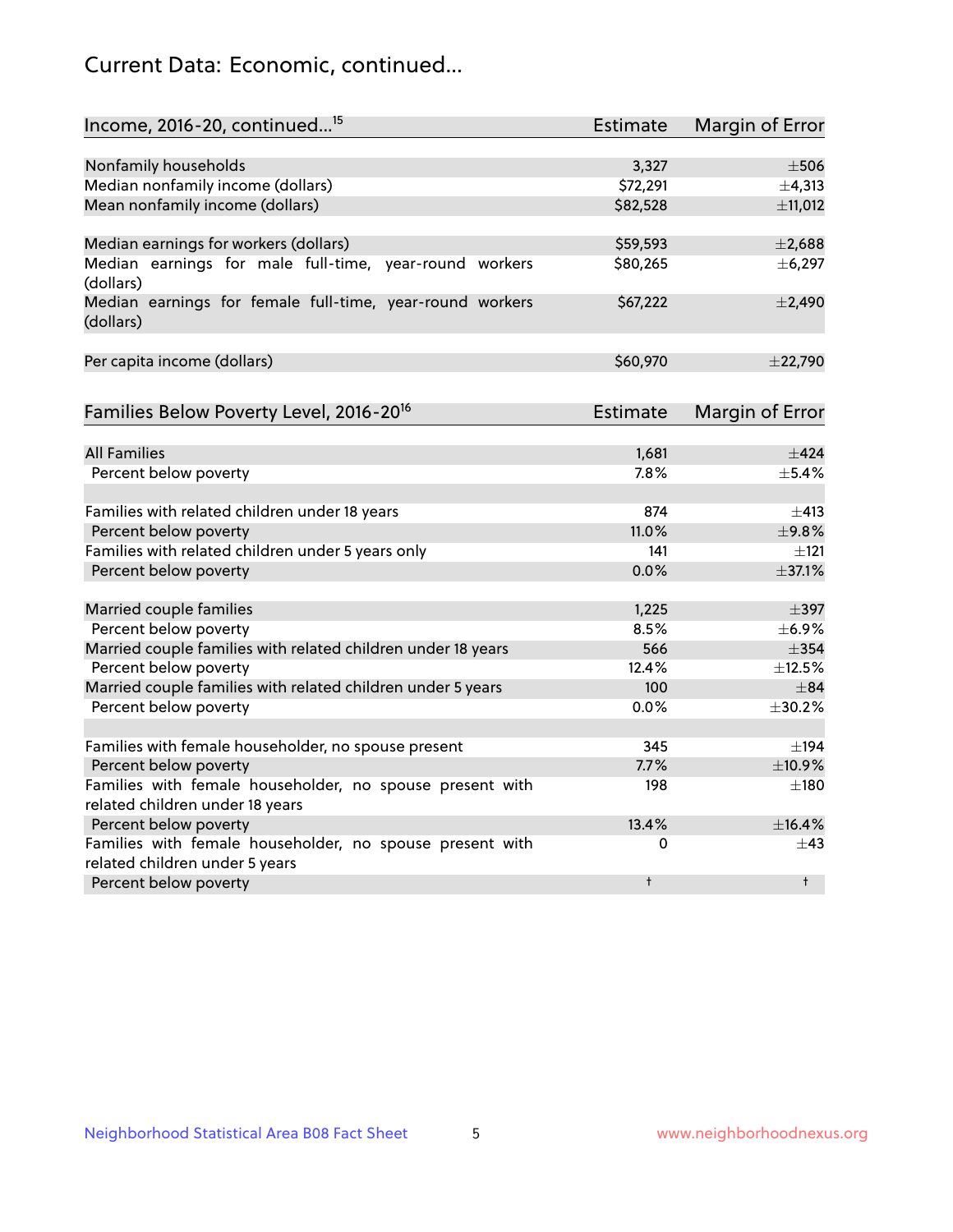## Current Data: Economic, continued...

| People Below Poverty Level, 2016-20 <sup>17</sup> | <b>Estimate</b> | Margin of Error |
|---------------------------------------------------|-----------------|-----------------|
|                                                   |                 |                 |
| Total population                                  | 10,290          | $\pm$ 2,122     |
| Percent below poverty                             | 13.0%           | ±4.1%           |
| Population under 18 years                         | 2,154           | $\pm$ 1,276     |
| Percent below poverty                             | 9.7%            | $\pm$ 6.6%      |
| Population 18 years and over                      | 8,136           | $\pm$ 1,053     |
| Percent below poverty                             | 13.8%           | $\pm$ 4.7%      |
| Population 18 to 64 years                         | 7,039           | ±1,015          |
| Percent below poverty                             | 14.1%           | $\pm$ 5.2%      |
| Population 65 years and over                      | 1,096           | $\pm 281$       |
| Percent below poverty                             | 11.8%           | $\pm$ 9.4%      |

| Poverty by Race/Ethnicity, 2016-20 <sup>18</sup> | Estimate | Margin of Error |
|--------------------------------------------------|----------|-----------------|
|                                                  |          |                 |
| Non-Hispanic White population                    | 6,011    | $\pm 2,011$     |
| Percent below poverty                            | 9.3%     | $\pm$ 4.4%      |
| <b>Black population</b>                          | 1,913    | $\pm$ 556       |
| Percent below poverty                            | $9.0\%$  | $\pm$ 6.3%      |
| Asian population                                 | 1,311    | $\pm$ 527       |
| Percent below poverty                            | 24.7%    | ±13.3%          |
| Hispanic or Latino population                    | 809      | $\pm$ 448       |
| Percent below poverty                            | 29.2%    | $\pm$ 19.3%     |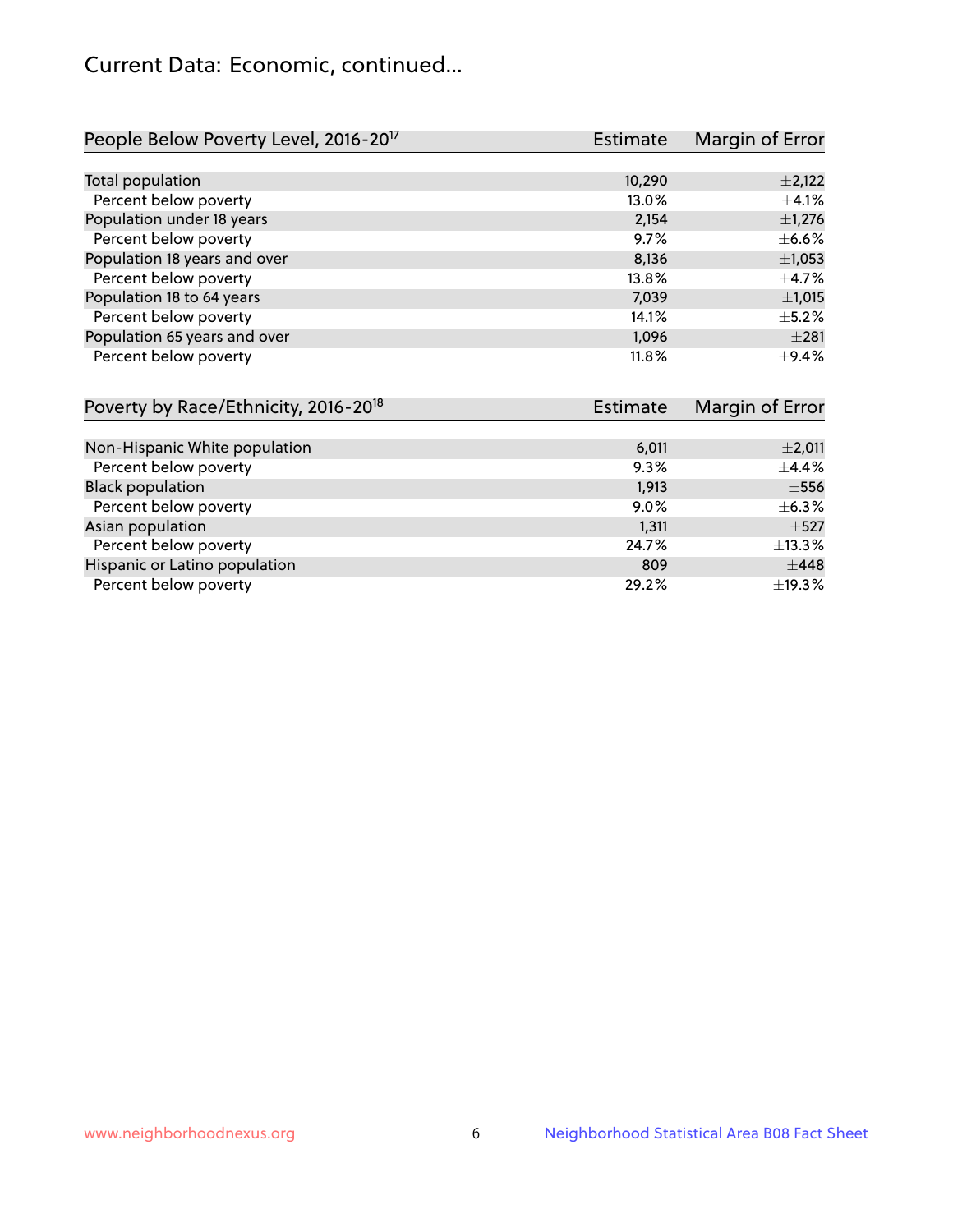# Current Data: Employment

| Employment Status, 2016-20 <sup>19</sup>                                    | <b>Estimate</b> | Margin of Error |
|-----------------------------------------------------------------------------|-----------------|-----------------|
|                                                                             |                 |                 |
| Population 16 years and over                                                | 8,255           | $\pm 1,080$     |
| In labor force                                                              | 78.3%           | $\pm$ 5.4%      |
| Civilian labor force                                                        | 78.3%           | $\pm$ 5.4%      |
| Employed                                                                    | 75.8%           | $\pm$ 5.8%      |
| Unemployed                                                                  | 2.5%            | $\pm 2.3\%$     |
| <b>Armed Forces</b>                                                         | 0.0%            | $\pm1.6\%$      |
| Not in labor force                                                          | 21.7%           | ±5.7%           |
|                                                                             |                 |                 |
| Civilian labor force                                                        | 6,461           | $\pm$ 957       |
| <b>Unemployment Rate</b>                                                    | 3.1%            | $\pm 2.9\%$     |
| Females 16 years and over                                                   | 4,359           | $\pm 694$       |
| In labor force                                                              | 70.3%           | ±9.8%           |
| Civilian labor force                                                        | 70.3%           | ±9.8%           |
| Employed                                                                    | 68.9%           | ±9.8%           |
|                                                                             |                 |                 |
| Own children of the householder under 6 years                               | 256             | ±114            |
| All parents in family in labor force                                        | 73.8%           | $\pm 25.6\%$    |
|                                                                             |                 |                 |
| Own children of the householder 6 to 17 years                               | 1,892           | $\pm$ 1,262     |
| All parents in family in labor force                                        | 37.6%           | $\pm 31.0\%$    |
|                                                                             |                 |                 |
| Industry, 2016-20 <sup>20</sup>                                             | <b>Estimate</b> | Margin of Error |
|                                                                             |                 |                 |
| Civilian employed population 16 years and over                              | 6,258           | $\pm$ 949       |
| Agriculture, forestry, fishing and hunting, and mining                      | 0.0%            | $\pm$ 0.7%      |
| Construction                                                                | 0.8%            | $\pm 1.1\%$     |
| Manufacturing                                                               | 8.7%            | ±3.4%           |
| Wholesale trade                                                             | 3.2%            | $\pm 2.3\%$     |
| Retail trade                                                                | 7.2%            | $\pm 2.7\%$     |
| Transportation and warehousing, and utilities                               | 4.4%            | $\pm 2.1\%$     |
| Information                                                                 | 1.9%            | $\pm$ 1.3%      |
| Finance and insurance, and real estate and rental and leasing               | 14.6%           | ±6.8%           |
| Professional, scientific, and management, and administrative                | 29.3%           | $\pm$ 6.6%      |
| and waste management services                                               |                 |                 |
| Educational services, and health care and social assistance                 | 18.1%           | $\pm$ 5.2%      |
| Arts, entertainment, and recreation, and accommodation and<br>food services | 6.2%            | $\pm 2.6\%$     |
|                                                                             |                 |                 |
| Other services, except public administration                                | 1.4%            | ±1.8%           |
| Public administration                                                       | 4.1%            | $\pm 2.3\%$     |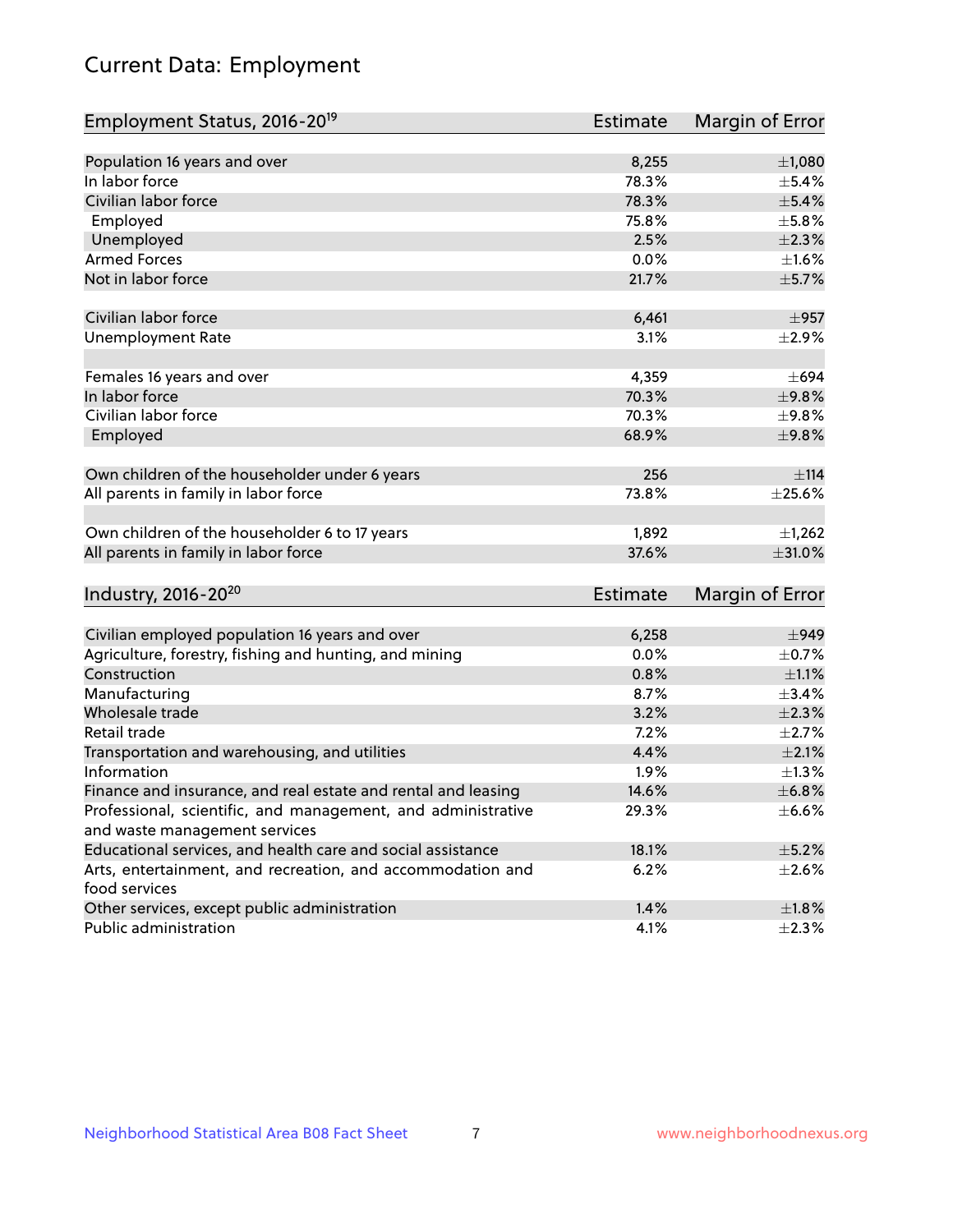# Current Data: Employment, continued...

| Occupation, 2016-20 <sup>21</sup>                                                                                | Estimate        | Margin of Error |
|------------------------------------------------------------------------------------------------------------------|-----------------|-----------------|
| Civilian employed population 16 years and over                                                                   | 6,258           | $\pm$ 949       |
| Management, business, science, and arts occupations                                                              | 69.6%           | $\pm$ 5.9%      |
| Service occupations                                                                                              | 6.2%            | $\pm 3.5\%$     |
| Sales and office occupations                                                                                     | 20.0%           | ±4.3%           |
| Natural resources, construction, and maintenance occupations                                                     | 0.0%            | $\pm$ 0.6%      |
| Production, transportation, and material moving occupations                                                      | 4.2%            | $\pm 2.6\%$     |
| Class of Worker, 2016-20 <sup>22</sup>                                                                           | <b>Estimate</b> | Margin of Error |
| Civilian employed population 16 years and over                                                                   | 6,258           | $\pm$ 949       |
| Private wage and salary workers                                                                                  | 81.7%           | $\pm$ 16.6%     |
| Government workers                                                                                               | 11.8%           | $\pm$ 5.0%      |
| Self-employed in own not incorporated business workers                                                           | 6.4%            | $\pm$ 6.3%      |
| Unpaid family workers                                                                                            | 0.0%            | $\pm$ 0.7%      |
| Job Flows, 2019 <sup>23</sup>                                                                                    |                 | 2019            |
|                                                                                                                  |                 |                 |
| Total Jobs in Neighborhood Statistical Area                                                                      |                 | 980             |
| Held by residents of Neighborhood Statistical Area                                                               |                 | 3.9%            |
| Held by non-residents of Neighborhood Statistical Area                                                           |                 | 96.1%           |
| Jobs by Industry Sector, 2019 <sup>24</sup>                                                                      |                 | 2019            |
| Total Jobs in Neighborhood Statistical Area                                                                      |                 | 980             |
| <b>Goods Producing sectors</b>                                                                                   |                 | 1.6%            |
| Trade, Transportation, and Utilities sectors                                                                     |                 | 10.1%           |
| All Other Services sectors                                                                                       |                 | 88.3%           |
| Total Jobs in Neighborhood Statistical<br>held<br>by<br>Area<br>Neighborhood Statistical Area residents          |                 | 38              |
| <b>Goods Producing sectors</b>                                                                                   |                 | 7.9%            |
| Trade, Transportation, and Utilities sectors                                                                     |                 | 10.5%           |
| All Other Services sectors                                                                                       |                 | 81.6%           |
| Jobs by Earnings, 2019 <sup>25</sup>                                                                             |                 | 2019            |
| Total Jobs in Neighborhood Statistical Area                                                                      |                 | 980             |
| Jobs with earnings \$1250/month or less                                                                          |                 | 21.0%           |
| Jobs with earnings \$1251/month to \$3333/month                                                                  |                 | 30.9%           |
| Jobs with earnings greater than \$3333/month                                                                     |                 | 48.1%           |
| Neighborhood Statistical<br>Jobs<br>in<br>held<br>by<br>Total<br>Area<br>Neighborhood Statistical Area residents |                 | 38              |
| Jobs with earnings \$1250/month or less                                                                          |                 | 18.4%           |
| Jobs with earnings \$1251/month to \$3333/month                                                                  |                 | 10.5%           |
| Jobs with earnings greater than \$3333/month                                                                     |                 | 71.1%           |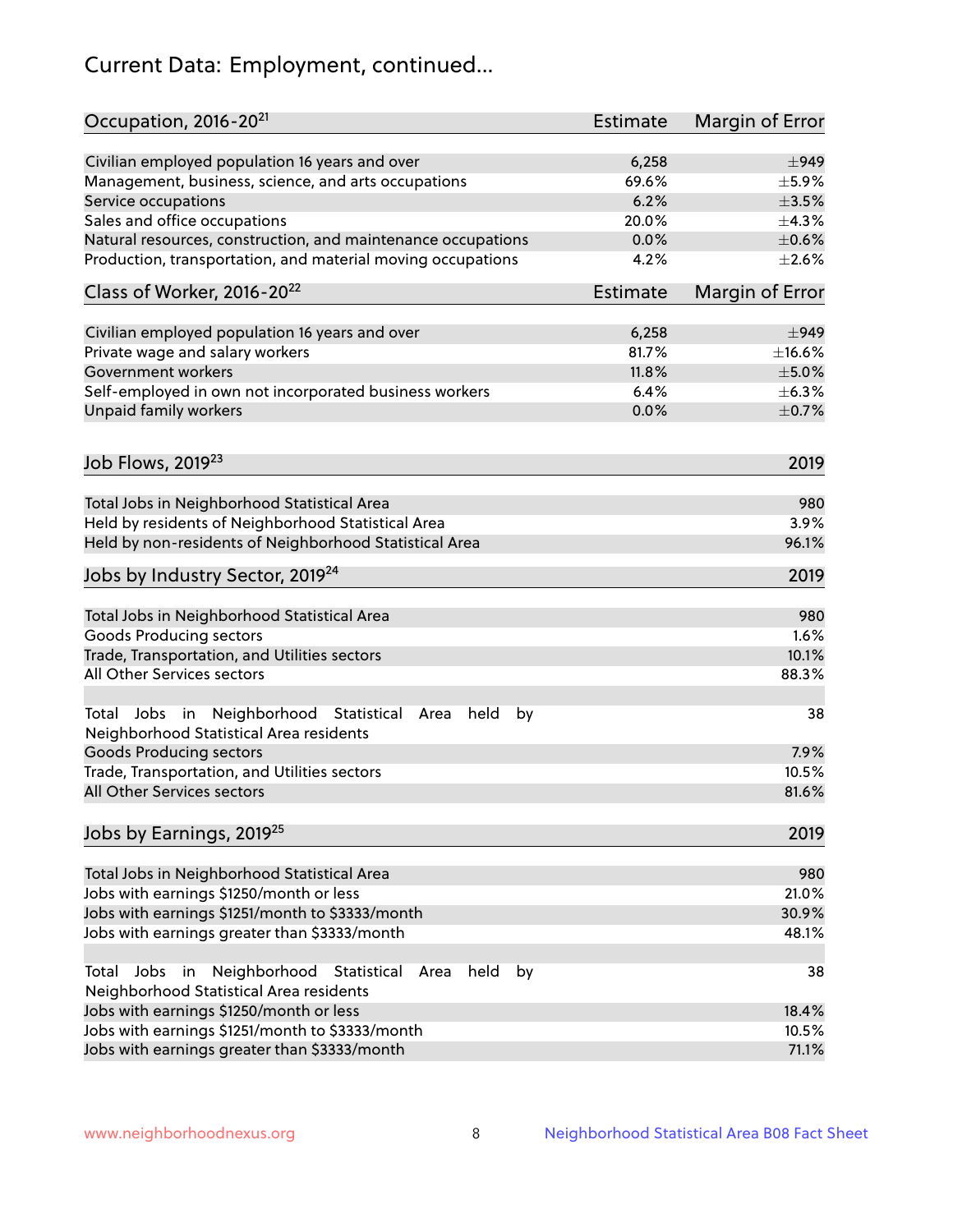## Current Data: Employment, continued...

| Jobs by Age of Worker, 2019 <sup>26</sup>                                                      | 2019  |
|------------------------------------------------------------------------------------------------|-------|
|                                                                                                |       |
| Total Jobs in Neighborhood Statistical Area                                                    | 980   |
| Jobs with workers age 29 or younger                                                            | 18.7% |
| Jobs with workers age 30 to 54                                                                 | 57.1% |
| Jobs with workers age 55 or older                                                              | 24.2% |
|                                                                                                |       |
| Total Jobs in Neighborhood Statistical Area held by<br>Neighborhood Statistical Area residents | 38    |
| Jobs with workers age 29 or younger                                                            | 10.5% |
| Jobs with workers age 30 to 54                                                                 | 44.7% |
| Jobs with workers age 55 or older                                                              | 44.7% |

### Current Data: Education

| School Enrollment, 2016-20 <sup>27</sup>       | <b>Estimate</b> | Margin of Error |
|------------------------------------------------|-----------------|-----------------|
|                                                |                 |                 |
| Population 3 years and over enrolled in school | 2,977           | $\pm$ 1,294     |
| Nursery school, preschool                      | 4.9%            | $\pm 2.0\%$     |
| Kindergarten                                   | 20.4%           | ±19.3%          |
| Elementary school (grades 1-8)                 | 36.5%           | $\pm$ 5.8%      |
| High school (grades 9-12)                      | 7.5%            | $\pm 2.7\%$     |
| College or graduate school                     | 30.7%           | $\pm$ 17.1%     |

| Educational Attainment, 2016-20 <sup>28</sup> | <b>Estimate</b> | Margin of Error |
|-----------------------------------------------|-----------------|-----------------|
|                                               |                 |                 |
| Population 25 years and over                  | 7,365           | ±1,069          |
| Less than 9th grade                           | 3.2%            | $\pm 2.6\%$     |
| 9th to 12th grade, no diploma                 | 1.7%            | $\pm$ 1.7%      |
| High school graduate (includes equivalency)   | 6.6%            | $+2.6%$         |
| Some college, no degree                       | 7.9%            | $\pm 2.7\%$     |
| Associate's degree                            | 1.8%            | $\pm 1.2\%$     |
| Bachelor's degree                             | 44.0%           | $\pm$ 7.2%      |
| Graduate or professional degree               | 34.7%           | $\pm$ 5.1%      |
|                                               |                 |                 |
| Percent high school graduate or higher        | 95.1%           | $\pm$ 18.8%     |
| Percent bachelor's degree or higher           | 78.7%           | $\pm$ 3.8%      |
|                                               |                 |                 |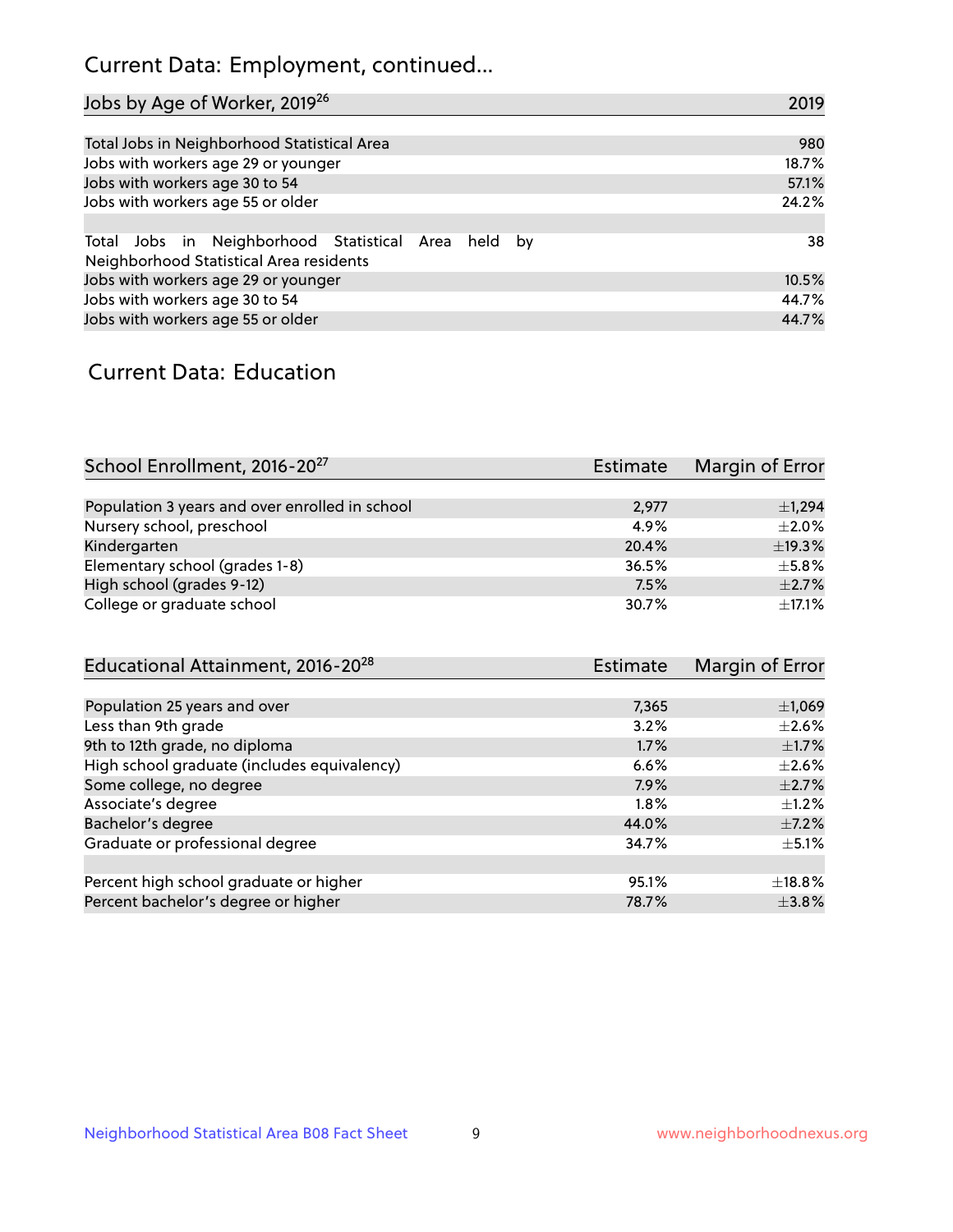## Current Data: Housing

| Households by Type, 2016-20 <sup>29</sup>            | <b>Estimate</b> | Margin of Error |
|------------------------------------------------------|-----------------|-----------------|
|                                                      |                 |                 |
| Total households                                     | 5,007           | $\pm 608$       |
| Family households (families)                         | 33.6%           | $+7.4%$         |
| With own children under 18 years                     | 17.4%           | $\pm$ 7.8%      |
| Married-couple family                                | 24.5%           | $\pm$ 7.2%      |
| With own children of the householder under 18 years  | 11.3%           | ±6.8%           |
| Male householder, no spouse present, family          | 2.2%            | $\pm 2.1\%$     |
| With own children of the householder under 18 years  | 2.2%            | $\pm 2.1\%$     |
| Female householder, no spouse present, family        | 6.9%            | ±3.8%           |
| With own children of the householder under 18 years  | 3.9%            | $\pm 3.5\%$     |
| Nonfamily households                                 | 66.4%           | $\pm$ 6.1%      |
| Householder living alone                             | 50.1%           | $\pm$ 6.6%      |
| 65 years and over                                    | $9.0\%$         | $\pm 2.9\%$     |
|                                                      |                 |                 |
| Households with one or more people under 18 years    | 17.5%           | $\pm$ 7.6%      |
| Households with one or more people 65 years and over | 18.4%           | $\pm 4.0\%$     |
|                                                      |                 |                 |
| Average household size                               | 2.03            | $\pm$ 0.34      |
| Average family size                                  | 3.30            | $\pm$ 0.90      |
| Housing Occupancy, 2016-20 <sup>30</sup>             | <b>Estimate</b> | Margin of Error |
| Total housing units                                  | 5,559           | $\pm$ 587       |
| Occupied housing units                               | 90.1%           | $\pm$ 5.4%      |
| Vacant housing units                                 | 9.9%            | $\pm$ 3.8%      |
|                                                      |                 |                 |
| Homeowner vacancy rate                               | 0.5             | ±1.3            |
| Rental vacancy rate                                  | 6.5             | $+4.1$          |
| Units in Structure, 2016-20 <sup>31</sup>            | Estimate        | Margin of Error |
|                                                      |                 |                 |
| Total housing units                                  | 5,559           | $\pm$ 587       |
| 1-unit, detached                                     | 16.2%           | $\pm$ 6.5%      |
| 1-unit, attached                                     | 8.8%            | $\pm 2.6\%$     |
| 2 units                                              | 0.3%            | $\pm$ 0.9%      |
| 3 or 4 units                                         | 0.6%            | $\pm$ 0.9%      |
| 5 to 9 units                                         | 6.3%            | $\pm 2.9\%$     |
| 10 to 19 units                                       | 10.6%           | $\pm$ 6.7%      |
| 20 or more units                                     | 56.7%           | $\pm$ 5.4%      |
| Mobile home                                          | 0.5%            | $\pm 1.2\%$     |
| Boat, RV, van, etc.                                  | $0.0\%$         | $\pm$ 0.5%      |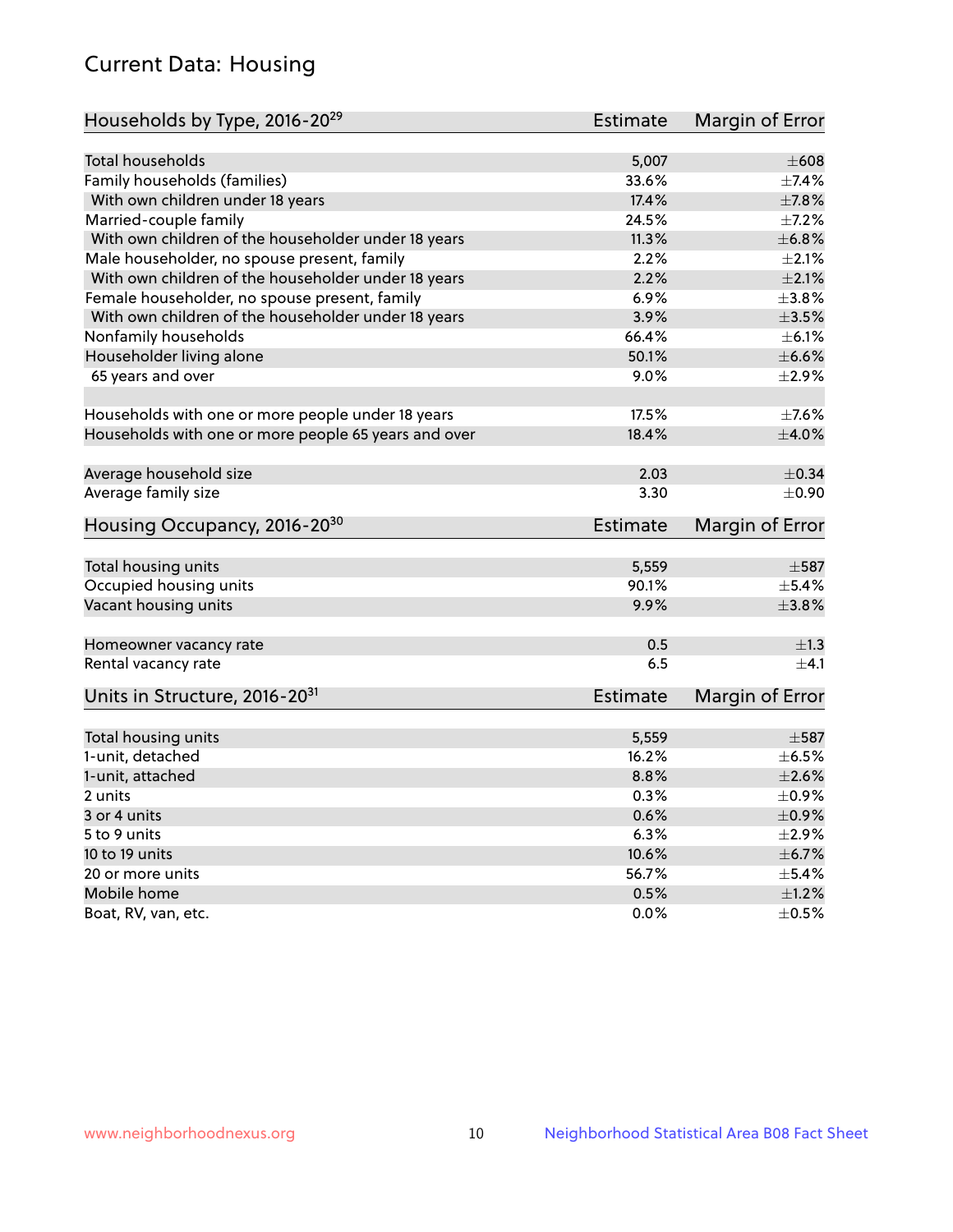## Current Data: Housing, continued...

| Year Structure Built, 2016-20 <sup>32</sup>    | <b>Estimate</b> | Margin of Error         |
|------------------------------------------------|-----------------|-------------------------|
| Total housing units                            | 5,559           | $\pm$ 587               |
| Built 2014 or later                            | 5.9%            | $\pm$ 6.1%              |
| Built 2010 to 2013                             | 2.6%            | $\pm1.6\%$              |
| Built 2000 to 2009                             | 20.6%           | $\pm$ 5.7%              |
| Built 1990 to 1999                             | 29.3%           | $\pm$ 7.6%              |
| Built 1980 to 1989                             | 28.9%           | $\pm$ 3.7%              |
| Built 1970 to 1979                             | 3.0%            | $\pm 2.8\%$             |
| Built 1960 to 1969                             | 4.9%            | $\pm 2.4\%$             |
| Built 1950 to 1959                             | 3.7%            | $\pm1.6\%$              |
| Built 1940 to 1949                             | 1.0%            | $\pm 1.0\%$             |
| Built 1939 or earlier                          | 0.0%            | $\pm$ 0.5%              |
| Housing Tenure, 2016-2033                      | <b>Estimate</b> | Margin of Error         |
|                                                |                 |                         |
| Occupied housing units                         | 5,007           | $\pm 608$<br>$\pm$ 9.7% |
| Owner-occupied                                 | 48.0%<br>52.0%  |                         |
| Renter-occupied                                |                 | $\pm$ 3.3%              |
| Average household size of owner-occupied unit  | 2.22            | $\pm$ 0.68              |
| Average household size of renter-occupied unit | 1.86            | $\pm$ 0.13              |
| Residence 1 Year Ago, 2016-20 <sup>34</sup>    | <b>Estimate</b> | Margin of Error         |
| Population 1 year and over                     | 10,290          | $\pm 2,122$             |
| Same house                                     | 76.5%           | ±13.2%                  |
| Different house in the U.S.                    | 23.5%           | $\pm 2.6\%$             |
| Same county                                    | 11.6%           | $\pm$ 3.1%              |
| Different county                               | 11.8%           | $\pm 3.0\%$             |
| Same state                                     | 6.4%            | $\pm 2.6\%$             |
| Different state                                | 5.4%            | $\pm 2.3\%$             |
| Abroad                                         | 0.1%            | $\pm$ 0.3%              |
| Value of Housing Unit, 2016-20 <sup>35</sup>   | <b>Estimate</b> | Margin of Error         |
| Owner-occupied units                           | 2,405           | $\pm$ 566               |
| Less than \$50,000                             | 0.6%            | $\pm 3.6\%$             |
| \$50,000 to \$99,999                           | 0.4%            | $\pm 2.9\%$             |
| \$100,000 to \$149,999                         | 7.0%            | $\pm$ 4.6%              |
| \$150,000 to \$199,999                         | 21.1%           | ±14.3%                  |
| \$200,000 to \$299,999                         | 23.6%           | $\pm$ 4.9%              |
| \$300,000 to \$499,999                         | 13.2%           | $\pm$ 5.1%              |
| \$500,000 to \$999,999                         | 20.3%           | $\pm$ 5.9%              |
| \$1,000,000 or more                            | 13.9%           | ±13.8%                  |
|                                                |                 |                         |
| Mortgage Status, 2016-20 <sup>36</sup>         | <b>Estimate</b> | Margin of Error         |
| Owner-occupied units                           | 2,405           | $\pm$ 566               |
| Housing units with a mortgage                  | 74.1%           | ±14.3%                  |
| Housing units without a mortgage               | 25.9%           | $\pm$ 4.6%              |

Neighborhood Statistical Area B08 Fact Sheet 11 11 www.neighborhoodnexus.org

Housing units without a mortgage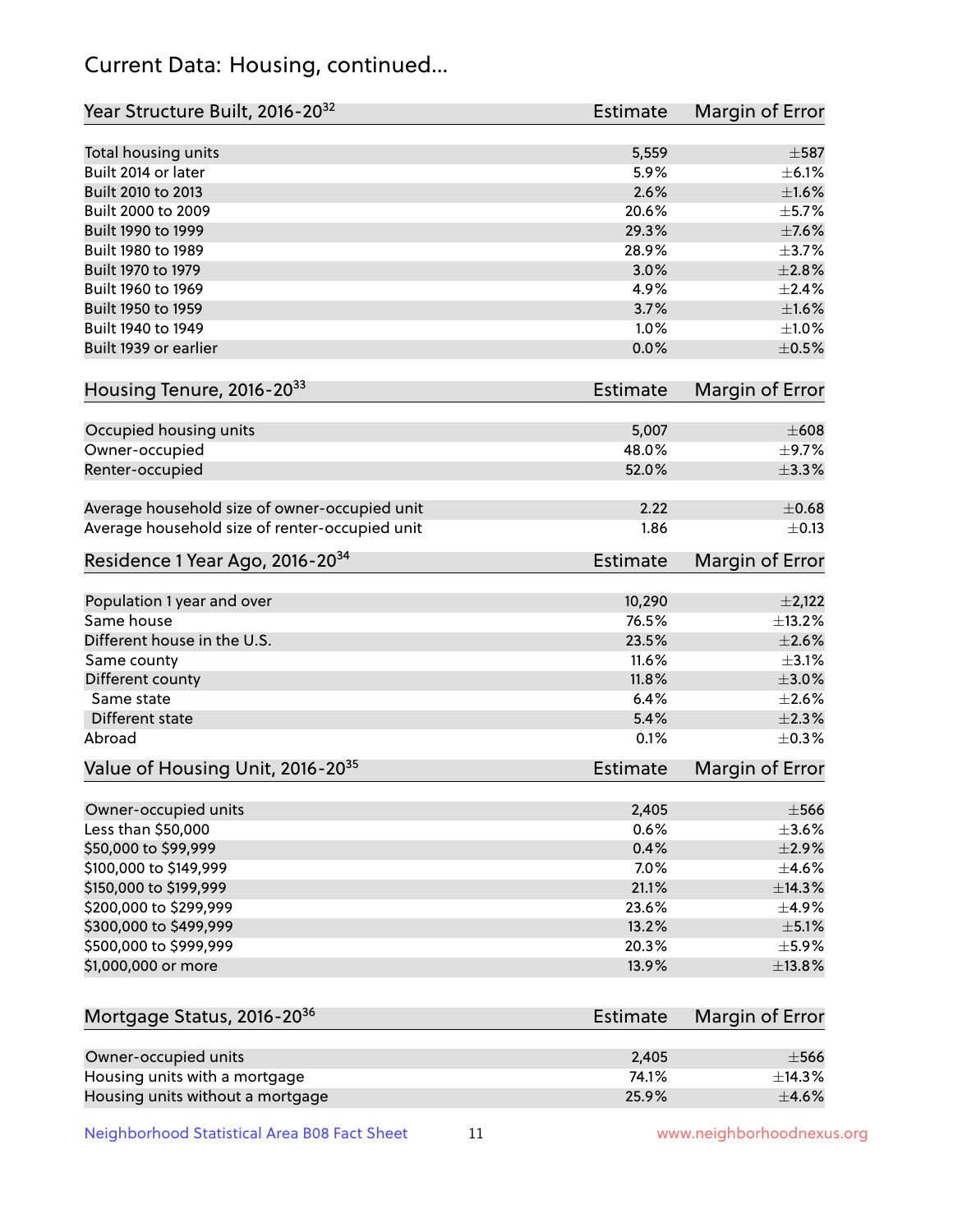## Current Data: Housing, continued...

| Selected Monthly Owner Costs, 2016-20 <sup>37</sup> | <b>Estimate</b> | Margin of Error |
|-----------------------------------------------------|-----------------|-----------------|
|                                                     |                 |                 |
| Housing units with a mortgage                       | 1,781           | $\pm$ 542       |
| Less than \$300                                     | 0.0%            | $\pm 2.4\%$     |
| \$300 to \$499                                      | 0.0%            | ±2.4%           |
| \$500 to \$999                                      | 1.3%            | $\pm$ 4.2%      |
| \$1,000 to \$1,499                                  | 30.3%           | ±18.5%          |
| \$1,500 to \$1,999                                  | 17.2%           | $\pm$ 5.9%      |
| \$2,000 to \$2,999                                  | 23.6%           | $\pm 8.0\%$     |
| \$3,000 or more                                     | 27.6%           | ±17.9%          |
|                                                     |                 |                 |
| Median (dollars)                                    | \$2,043         | ±144            |
|                                                     |                 |                 |
| Housing units without a mortgage                    | 624             | ±184            |
| Less than \$150                                     | 0.0%            | ±6.8%           |
| \$150 to \$249                                      | $0.0\%$         | $\pm$ 6.8%      |
| \$250 to \$349                                      | 0.6%            | $\pm$ 7.1%      |
| \$350 to \$499                                      | 5.9%            | $\pm$ 8.3%      |
| \$500 to \$699                                      | 15.9%           | ±12.6%          |
| \$700 or more                                       | 77.5%           | ±18.8%          |
|                                                     |                 |                 |
| Median (dollars)                                    | \$856           | $\pm$ 55        |

| Selected Monthly Owner Costs as a Percentage of | <b>Estimate</b> | Margin of Error |
|-------------------------------------------------|-----------------|-----------------|
| Household Income, 2016-20 <sup>38</sup>         |                 |                 |
|                                                 |                 |                 |
| Housing units with a mortgage <sup>39</sup>     | 1,778           | $\pm$ 566       |
| Less than 20.0 percent                          | 50.5%           | $\pm$ 23.7%     |
| 20.0 to 24.9 percent                            | 10.9%           | $\pm$ 4.3%      |
| 25.0 to 29.9 percent                            | 17.7%           | $\pm$ 7.3%      |
| 30.0 to 34.9 percent                            | 5.1%            | $\pm$ 4.5%      |
| 35.0 percent or more                            | 15.8%           | $\pm$ 5.6%      |
|                                                 |                 |                 |
| Housing units without a mortgage <sup>40</sup>  | 578             | ±196            |
| Less than 10.0 percent                          | 28.5%           | ±10.9%          |
| 10.0 to 14.9 percent                            | 16.1%           | $\pm$ 12.0%     |
| 15.0 to 19.9 percent                            | 17.1%           | $\pm$ 12.2%     |
| 20.0 to 24.9 percent                            | 2.9%            | $\pm$ 6.6%      |
| 25.0 to 29.9 percent                            | 7.5%            | $\pm$ 10.0%     |
| 30.0 to 34.9 percent                            | 5.7%            | $\pm$ 6.3%      |
| 35.0 percent or more                            | 22.2%           | $\pm$ 18.3%     |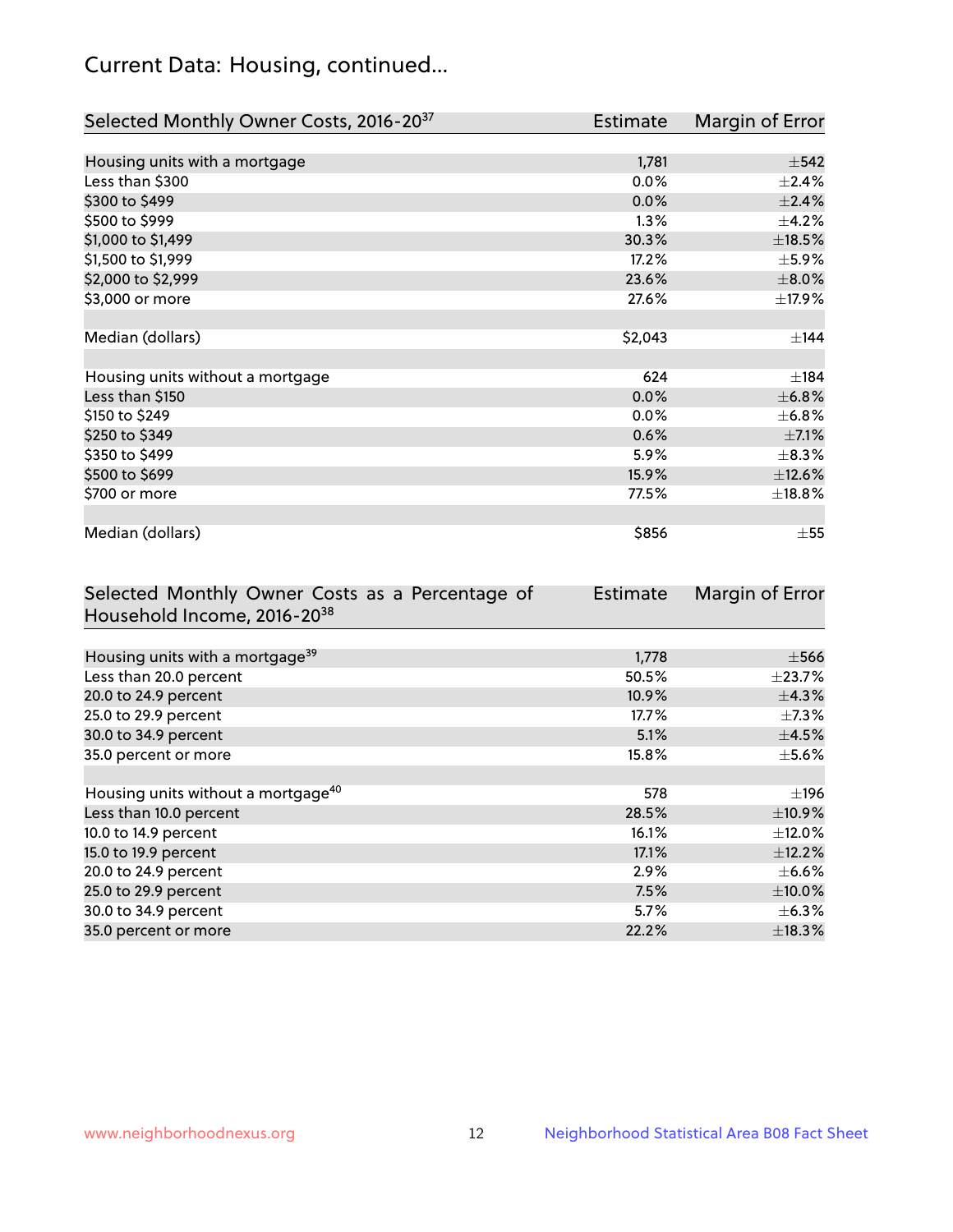## Current Data: Housing, continued...

| Gross Rent, 2016-20 <sup>41</sup>                                   | <b>Estimate</b> | Margin of Error |
|---------------------------------------------------------------------|-----------------|-----------------|
|                                                                     |                 |                 |
| Occupied units paying rent                                          | 2,504           | $\pm 356$       |
| Less than \$200                                                     | 1.3%            | $\pm$ 3.1%      |
| \$200 to \$499                                                      | 1.5%            | $\pm 3.6\%$     |
| \$500 to \$749                                                      | $0.0\%$         | $\pm 2.7\%$     |
| \$750 to \$999                                                      | 2.6%            | ±3.8%           |
| \$1,000 to \$1,499                                                  | 40.0%           | $\pm$ 9.4%      |
| \$1,500 to \$1,999                                                  | 43.9%           | ±12.1%          |
| \$2,000 or more                                                     | 10.8%           | $\pm$ 5.3%      |
| Median (dollars)                                                    | \$1,553         | ±51             |
|                                                                     |                 |                 |
| No rent paid                                                        | 99              | ±70             |
| Gross Rent as a Percentage of Household Income,<br>$2016 - 20^{42}$ | <b>Estimate</b> | Margin of Error |
| Occupied units paying rent <sup>43</sup>                            | 2,473           | $+494$          |
|                                                                     |                 |                 |
| Less than 15.0 percent                                              | 17.1%           | $\pm$ 7.6%      |
| 15.0 to 19.9 percent                                                | 10.5%           | $\pm$ 4.9%      |
| 20.0 to 24.9 percent                                                | 21.0%           | $\pm$ 9.8%      |
| 25.0 to 29.9 percent                                                | 10.5%           | $\pm$ 5.8%      |
| 30.0 to 34.9 percent                                                | 17.2%           | $\pm$ 7.7%      |
| 35.0 percent or more                                                | 23.7%           | ±7.4%           |

# Current Data: Transportation

| Commuting to Work, 2016-20 <sup>44</sup>  | <b>Estimate</b> | Margin of Error |
|-------------------------------------------|-----------------|-----------------|
|                                           |                 |                 |
| Workers 16 years and over                 | 6,258           | $\pm$ 876       |
| Car, truck, or van - drove alone          | 78.0%           | $\pm$ 14.8%     |
| Car, truck, or van - carpooled            | 0.9%            | $\pm$ 0.8%      |
| Public transportation (excluding taxicab) | 6.5%            | $\pm$ 4.0%      |
| Walked                                    | 2.6%            | $\pm 2.8\%$     |
| Other means                               | $1.6\%$         | $\pm$ 1.4%      |
| Worked at home                            | 10.4%           | $\pm$ 7.1%      |
|                                           |                 |                 |
| Mean travel time to work (minutes)        | 23.8            | $\pm 1.6$       |

| Access to a Vehicle, 2016-20 <sup>45</sup> | Estimate | Margin of Error |
|--------------------------------------------|----------|-----------------|
|                                            |          |                 |
| Occupied housing units                     | 5,007    | $\pm 608$       |
| No vehicles available                      | 9.8%     | $\pm$ 3.3%      |
| 1 vehicle available                        | 49.3%    | $+8.1%$         |
| 2 vehicles available                       | 36.1%    | $+8.1%$         |
| 3 or more vehicles available               | 4.9%     | $+3.4%$         |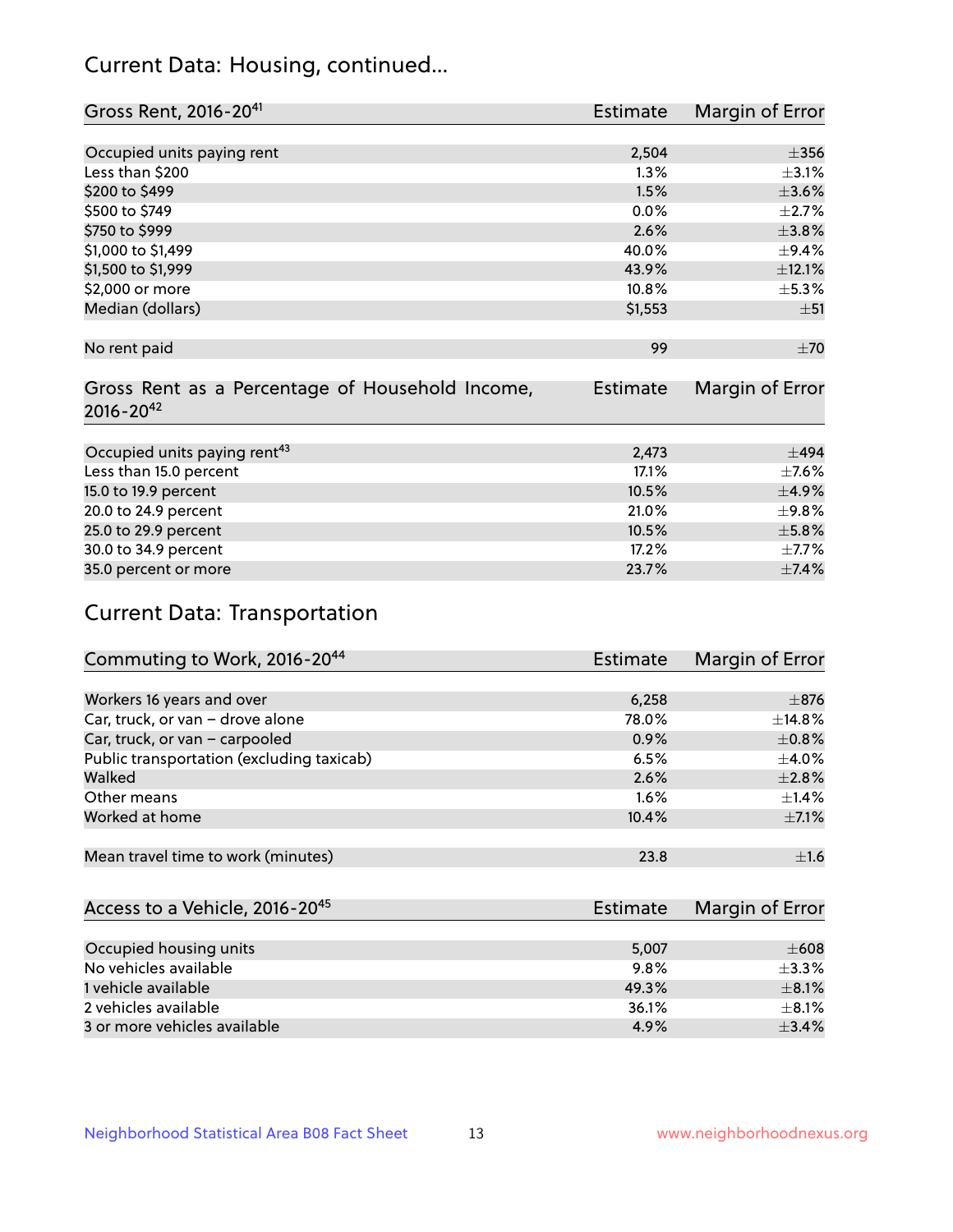## Current Data: Health

| Health Insurance coverage, 2016-2046                    | <b>Estimate</b> | Margin of Error |
|---------------------------------------------------------|-----------------|-----------------|
|                                                         |                 |                 |
| Civilian Noninstitutionalized Population                | 10,290          | $\pm$ 2,122     |
| With health insurance coverage                          | 94.7%           | $\pm$ 25.4%     |
| With private health insurance coverage                  | 84.5%           | ±23.6%          |
| With public health coverage                             | 15.7%           | $\pm 2.7\%$     |
| No health insurance coverage                            | 5.3%            | $\pm 2.2\%$     |
|                                                         |                 |                 |
| Civilian Noninstitutionalized Population Under 19 years | 2,223           | $\pm$ 2,223     |
| No health insurance coverage                            | 3.7%            | $\pm$ 4.8%      |
| Civilian Noninstitutionalized Population 19 to 64 years | 6,970           | ±1,071          |
| In labor force:                                         | 6,117           | $\pm 870$       |
| Employed:                                               | 5,969           | $\pm$ 868       |
|                                                         | 93.5%           | $\pm 3.6\%$     |
| With health insurance coverage                          | 92.7%           |                 |
| With private health insurance coverage                  |                 | $\pm$ 3.9%      |
| With public coverage                                    | 1.6%            | $\pm 1.5\%$     |
| No health insurance coverage                            | 6.5%            | $\pm 3.5\%$     |
| Unemployed:                                             | 148             | $\pm$ 868       |
| With health insurance coverage                          | 100.0%          | ±1.4%           |
| With private health insurance coverage                  | 36.4%           | ±21.3%          |
| With public coverage                                    | 63.6%           | ±72.8%          |
| No health insurance coverage                            | 0.0%            | ±20.4%          |
|                                                         |                 |                 |
| Not in labor force:                                     | 853             | $\pm 405$       |
| With health insurance coverage                          | 90.9%           | $\pm$ 17.5%     |
| With private health insurance coverage                  | 72.0%           | ±24.9%          |
| With public coverage                                    | 19.9%           | $\pm$ 8.3%      |
| No health insurance coverage                            | 9.1%            | $\pm$ 10.0%     |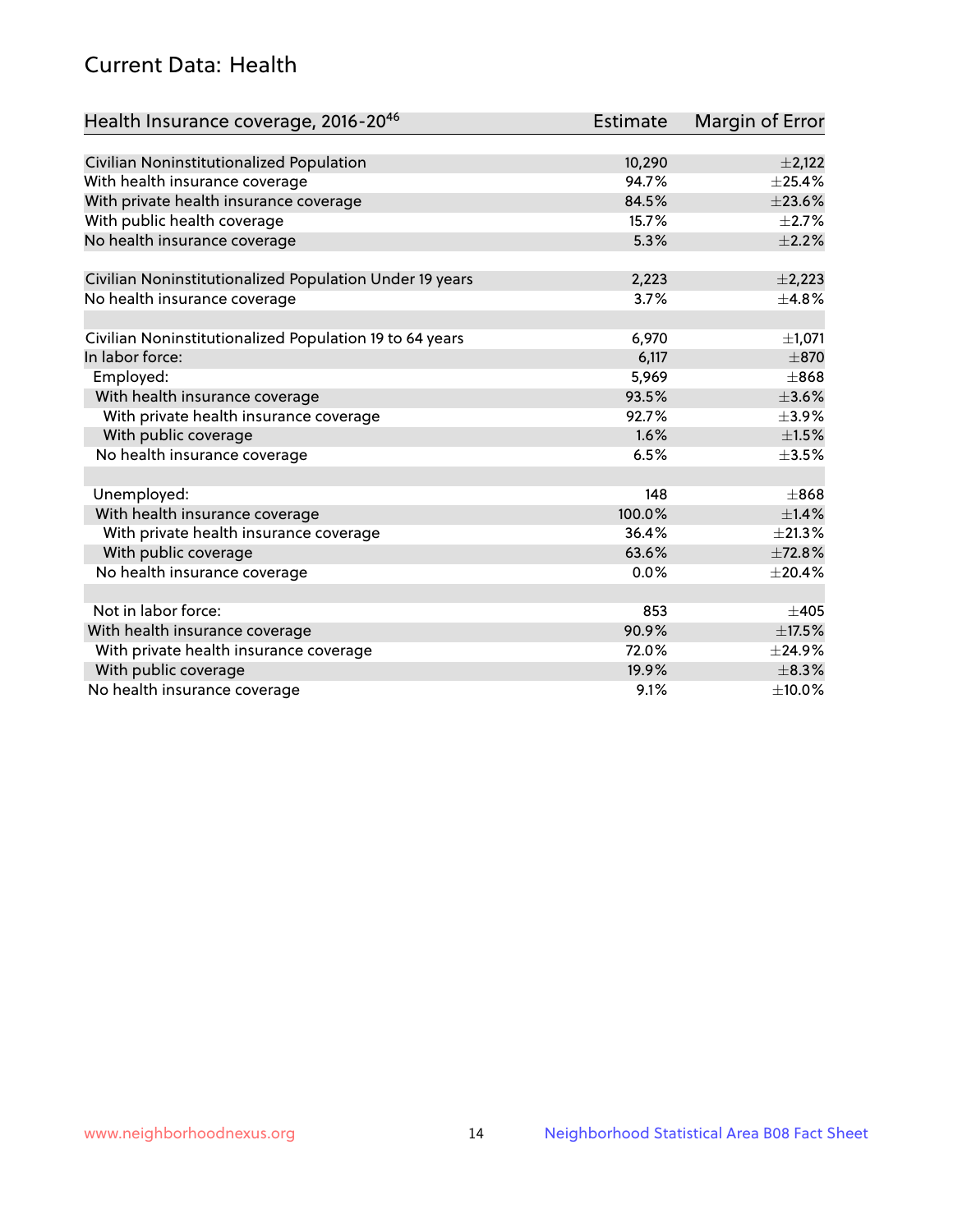#### Notes:

- 1. Source: U.S. Census Bureau, Decennial Census 2000, SF1 tables P8, P12; American Community Survey, tables B01001, B03002
- 2. This category includes Pacific Islanders, Native Americans and Alaska Natives, people who identify as some other race, and those who identify as bi/multi racial.
- 3. Source: U.S. Census Bureau, Decennial Census 2000, SF1 tables P15, P16, P18, P19; American Community Survey, tables B11001, B11005, B11003
- 4. Source: U.S. Census Bureau, Decennial Census 2000, SF3 table P37; American Community Survey, table B15002
- 5. Source: U.S. Census Bureau, Longitudinal Employer-Household Dynamics Residential Area Characteristics, Table JT01 (Primary Jobs); Workplace Area Characteristics, Table JT00 (All Jobs)
- 6. Source: U.S. Census Bureau, Decennial Census 2000, SF3 tables P52, P87; American Community Survey, tables B19001, B17001
- 7. Source: U.S. Census Bureau, Decennial Census 2000, SF1 tables H3, H4; American Community Survey, tables B25002, B25009
- 8. Source: U.S. Census Bureau, Decennial Census 2000, SF3 table H44; American Community Survey, tables B25044
- 9. Source: Atlanta Police Department, COBRA; U.S. Census Bureau, American Community Survey, table B01001
- 10. Source: U.S. Census Bureau, American Community Survey, table B01001
- 11. Source: U.S. Census Bureau, American Community Survey, table B03002
- 12. Source: U.S. Census Bureau, American Community Survey, table B05002
- 13. Source: U.S. Census Bureau, American Community Survey, table B05003
- 14. Source: U.S. Census Bureau, American Community Survey, tables B19001, B19025, B19051, B19061, B19055, B19065, B19059, B19069, B19056, B19066, B19057, B19067, B22001, B19101, B19127
- 15. Source: U.S. Census Bureau, American Community Survey, tables B19201, B19214, B20017, B19313
- 16. Source: U.S. Census Bureau, American Community Survey, table B17010
- 17. Source: U.S. Census Bureau, American Community Survey, tables B17001, B17006, B17021, B17007. Table totals may be lower than the total population, as they are based on the population for whom poverty status is determined.
- 18. Source: U.S. Census Bureau, American Community Survey, B17001H, B17001B, B17001D, B17001I. Table totals may be lower than the total population, as they are based on the population for whom poverty status is determined.
- 19. Source: U.S. Census Bureau, American Community Survey, tables B23001, B23008
- 20. Source: U.S. Census Bureau, American Community Survey, table C24030
- 21. Source: U.S. Census Bureau, American Community Survey, table C24010
- 22. Source: U.S. Census Bureau, American Community Survey, table B24080
- 23. Source: U.S. Census Bureau, Longitudinal Employer-Household Dynamics Origin-Destination Data, Tables JT00 Main and JT00 Aux
- 24. Source: U.S. Census Bureau, Longitudinal Employer-Household Dynamics Origin-Destination Data, Tables JT00 Main and JT00 Aux
- 25. Source: U.S. Census Bureau, Longitudinal Employer-Household Dynamics Origin-Destination Data, Tables JT00 Main and JT00 Aux
- 26. Source: U.S. Census Bureau, Longitudinal Employer-Household Dynamics Origin-Destination Data, Tables JT00 Main and JT00 Aux
- 27. Source: U.S. Census Bureau, American Community Survey, table B14001
- 28. Source: U.S. Census Bureau, American Community Survey, table B15002
- 29. Source: U.S. Census Bureau, American Community Survey, tables B11001, B11003, B11007, B11005, B09019
- 30. Source: U.S. Census Bureau, American Community Survey, tables B25002, B25003, B25004
- 31. Source: U.S. Census Bureau, American Community Survey, table B25024
- 32. Source: U.S. Census Bureau, American Community Survey, table B25034
- 33. Source: U.S. Census Bureau, American Community Survey, tables B25009, B25008, B25003
- 34. Source: U.S. Census Bureau, American Community Survey, table B07003
- 35. Source: U.S. Census Bureau, American Community Survey, table B25075. This value is self-reported and may differ from home values as determined by the County Tax Assessor.
- 36. Source: U.S. Census Bureau, American Community Survey, table B25081
- 37. Source: U.S. Census Bureau, American Community Survey, table B25087
- 38. Source: U.S. Census Bureau, American Community Survey, table B25091
- 39. Excludes units where Selected Monthly Owner Costs as a Percentage of Income cannot be computed.
- 40. Excludes units where Selected Monthly Owner Costs as a Percentage of Income cannot be computed.
- 41. Source: U.S. Census Bureau, American Community Survey, table B25063
- 42. Source: U.S. Census Bureau, American Community Survey, table B25070
- 43. Excludes units where Gross Rent as a Percentage of Income cannot be computed.
- 44. Source: U.S. Census Bureau, American Community Survey, tables B08101, B08013
- 45. Source: U.S. Census Bureau, American Community Survey, table B25044
- 46. Source: U.S. Census Bureau, American Community Survey, tables B18135, B27011

The dagger (†) symbol denotes values that cannot be computed.